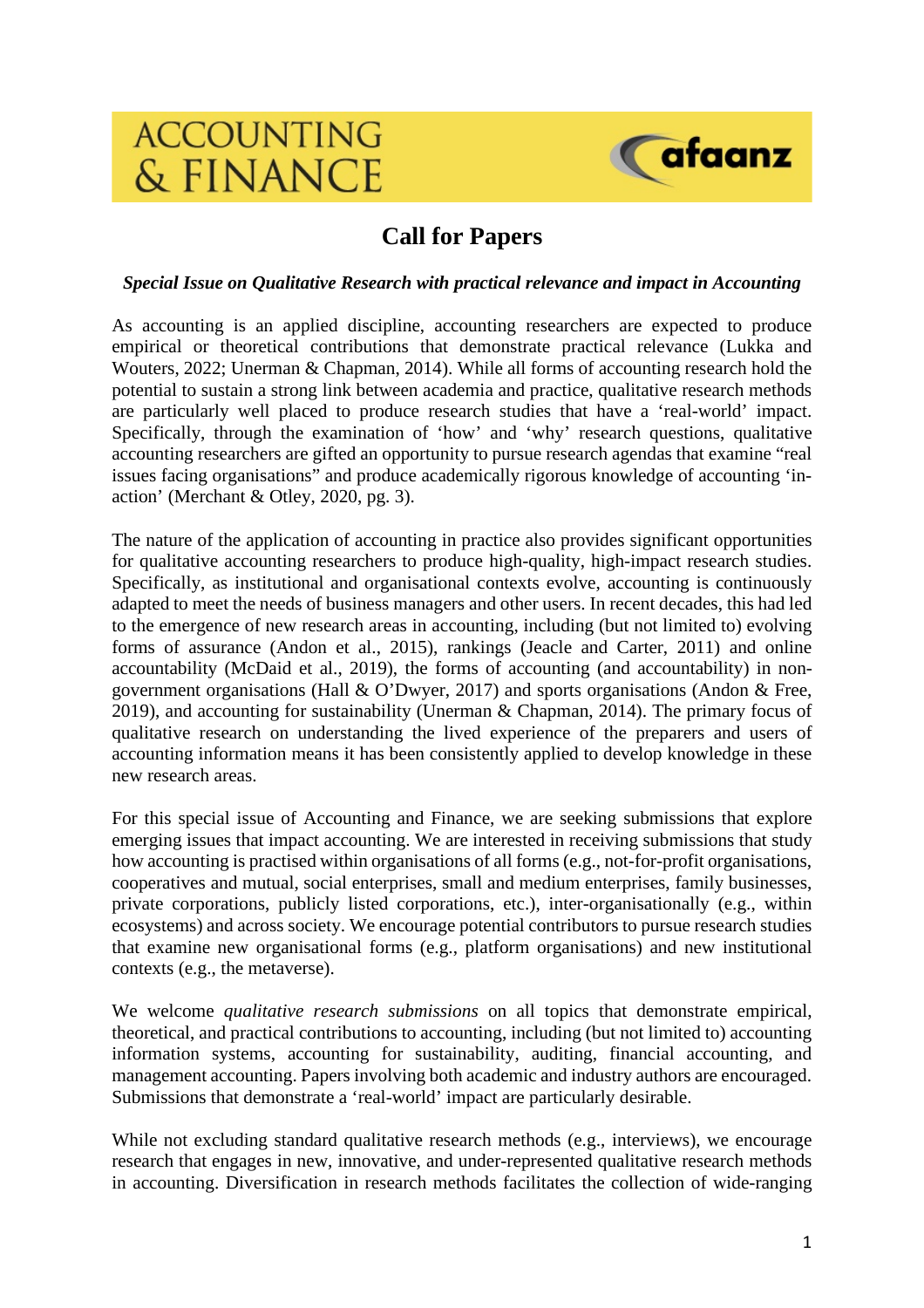data and allows researchers to investigate a comprehensive variety of organisational contexts (Hoque et al., 2017). It also provides an opportunity for greater theoretical sophistication in the analysis and interpretation of data which could deepen our understanding of the practice of accounting (O'Dwyer & Unerman, 2016). Potential methods could include, but are not limited to:

- Action research (Kaplan, 1998);
- Diaries, including audio diaries (Hyers, 2018);
- Ethnography (Ahrens, 1997);
- Projective exercises such as collage construction, drawings, and metaphoric sensory portraits (Belk et al., 2003);
- Vignettes (Barter and Renold, 1999);
- Visual methods, such as analysis of visual rhetoric (Greenwood et al., 2019), autophotography (Warren and Parker, 2009), and photo-elicitation (Parker, 2009)

Without seeking to place a limit on potential areas of research, some new areas of accounting research that we would welcome submissions that relate to:

- The future of accounting work, in particular, the professional role of accountants;
- The role professional accounting bodies play within the accounting profession. This focus could include the nature (and consequences) of their commercial activities or how they manage their diverse member interest and public interest responsibilities;
- Digitalisation and its impact on accounting;
- Blockchain and its impact on accounting functions, in particular, audit;
- Accounting for cryptocurrencies;
- Emerging forms of accounting and accountability within platform organisations;
- Topics that are positioned at the interface of financial accounting, accounting information systems and management accounting (e.g., forecasting and artificial intelligence);
- The role accounting and accountants play in steering organisations through major economic and health-related crises (e.g., COVID-19);
- The role of accounting in hybrid organisations that seek to manage competing institutional logics;
- Organisational identity and identity work and how accounting is implicated in these processes;
- New approaches to performance measurement (e.g., data visualisations);
- The measuring and reporting of non-financial information, including social impact;
- The extension of accounting standard-setting into new domains (e.g., sustainability information);
- The role of accounting in business ecosystems where organisations partner with each other to deliver products, services, and solutions;
- The role of accounting in ensuring sustainability and compliance with anti-slavery laws in the supply chain.

## **Special Issue Guest Editors**

Conor Clune, UNSW Sydney, email: [c.clune@unsw.edu.au](mailto:c.clune@unsw.edu.au) Ralph Kober, Monash University, email: [ralph.kober@monash.edu](mailto:ralph.kober@monash.edu) Paul Thambar, Monash University, email: [paul.thambar@monash.edu](mailto:paul.thambar@monash.edu) Please email the guest editors if you have any questions.

### **Workshop on "Qualitative Research on New Topics and Methods in Accounting"**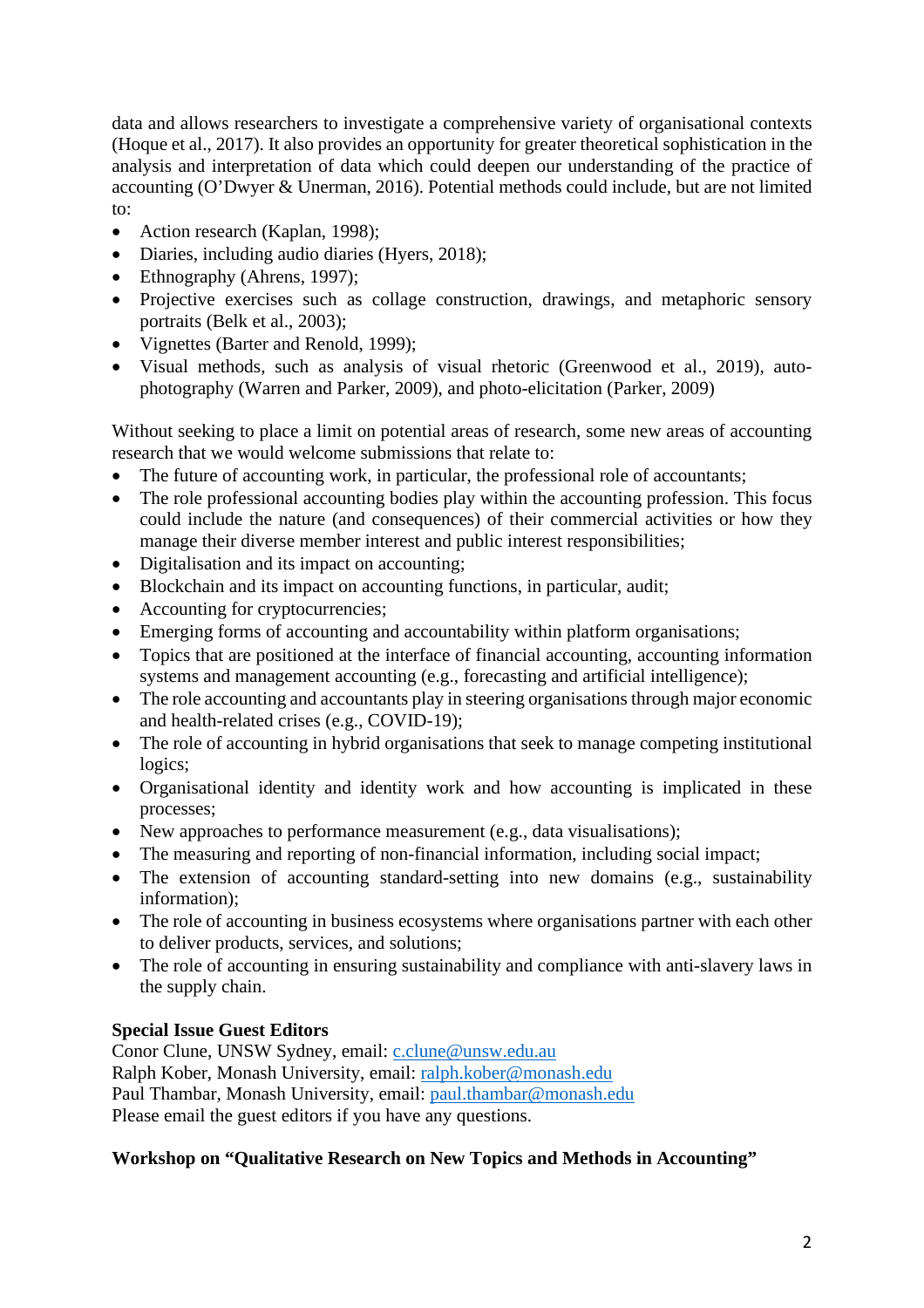This special issue is associated with a virtual workshop being organised by the AFAANZ Special Interest Group QualRAN (Qualitative Research in Accounting Network [https://www.afaanz.org/interest-group/qualitative-research-accounting-network-special](https://www.afaanz.org/interest-group/qualitative-research-accounting-network-special-interest-group-sig4))[interest-group-sig4\)](https://www.afaanz.org/interest-group/qualitative-research-accounting-network-special-interest-group-sig4)) to be held Friday 17 March 2023. Submission to the workshop is not a prerequisite for submission to the special issue. The workshop will be designed to give authors wishing to present the opportunity to receive feedback and improve their papers prior to submission to the special issue. Authors wishing to submit to the workshop should email their paper to Ralph Kober by 1 February 2023.

#### **Important Dates**

Workshop submission deadline: 1 February 2023 (email submissions to Ralph Kober)

(Hybrid/Virtual) Workshop\*: Friday 17 March 2023

Journal submission deadline: 1 May 2023

\* Depending on travel recommendations and/or health restrictions at the time of the workshop, we may arrange a hybrid event that facilitates both in-person and virtual presentations. Such an event would be held at Monash University. If the hybrid approach is not possible, a virtual event will take place. The exact format of the workshop will be confirmed at the end of 2022 or early 2023.

#### **Submission to the special issue**

All submissions should be made through the *Accounting and Finance* online submission system [\(https://mc.manuscriptcentral.com/acfi\)](https://mc.manuscriptcentral.com/acfi). When submitting the paper select "Qualitative Research Special Issue" from the drop-down menu that asks what type of submission it is. All submissions will follow the normal *Accounting and Finance* review process.

#### **References**

Ahrens, T., 1997, Talking accounting: an ethnography of management knowledge in British and German brewers, *Accounting, Organisations and Society*, 22, 617-637.

Andon, P., & Free, C., 2019, Accounting and the business of sport: past, present and future, *Accounting, Auditing & Accountability Journal*, 32(7), 1861-1875.

Andon, P., Free, C., & O'Dwyer, B., 2015, Annexing new audit spaces: challenges and adaptations, *Accounting, Auditing & Accountability Journal*, 28(8), 1400-1430

Barter, C., and E. Renold, 1999, The use of vignettes in qualitative research, *Social Research Update*. Available at:<https://sru.soc.surrey.ac.uk/SRU25.html> (accessed 1 February 2022).

Belk, R. W., G. Ger, and S. Askegaard, 2003, The fire of desire: a multisited inquiry into consumer passion, *Journal of Consumer Research*, 30, 326-351.

Greenwood, M., G. Jack, and B. Haylock, 2019, Towards a methodology for analysing visual rhetoric in corporate reports, *Organizational Research Methods*, 22, 798-827.